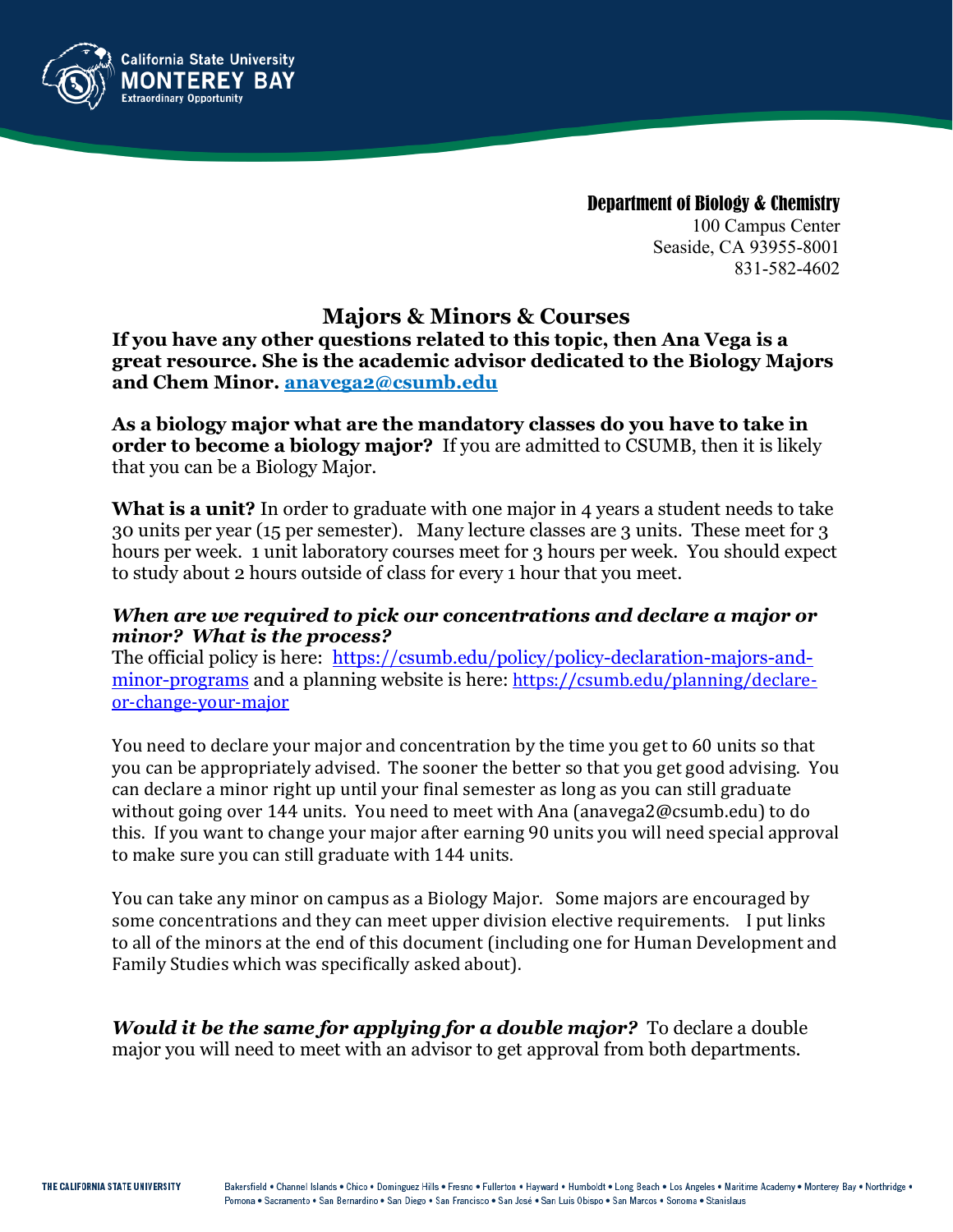#### *If I wanted to double major, would I have to spend an extra three semesters, or would it be possible to just take more credits at one time?* To graduate in 4 years with a double major a student must take about 36 units per year (16-17 per semester). Students can also take some classes over the summer, or at a local community college, or come in with AP credits. To figure out if your classes transfer you can check at assist.org and work with Ana should it not be listed there. If you are doing well, then you are allowed to take more units. One way to get done ahead of time is taking summer classes at a local community college, or to get AP credits during HS. I recently had a student double major in Kinesiology & Biology. It took her one extra semester, but she graduated magna cum laude. Students can do a double major but in most cases, a major plus a minor will get students to where they need to go without spending and extra three semesters as an undergraduate.

*As a transfer student, would an academic advisor be able tell me what classes I would need to graduate for my BS in Bio?* To figure out if your classes transfer you can check at assist.org and work with Ana should it not be listed there.

*I'm taking a botany class at my community college. How do I know if this class is equivalent to a required course or elective to CSUMB?* Check assist.org or ask Ana.

# **Research, Internships and Jobs**

*Are there biology jobs or internships available from CSUMB? As a transfer student, how would I begin looking into undergraduate research opportunities in the Biology department?*

#### *Is UROC also where we can look into research being done in the biology department? For example, to learn more about the labs. In which ways does the department of biology collaborate with other labs?*

For jobs doing research you can start here: <https://csumb.edu/uroc> Or you can reach out to any faculty members who are doing research you find interesting. See here: <https://csumb.edu/biologychemistry/research-labs>If you want to do Ecology Research you could check out our newly hired Dr. Liz Alter or speak to Dr. Gerick Bergsma (they are not listed on that site yet. He does a lot of Ecology type Course-based Undergraduate Research Courses.).

You can also do other work on campus, or for the department (like tutoring, serving as a Resident Assistant, etc). Those jobs are listed on the link on this page called ["Otter](https://csumb.edu/career/job-listings)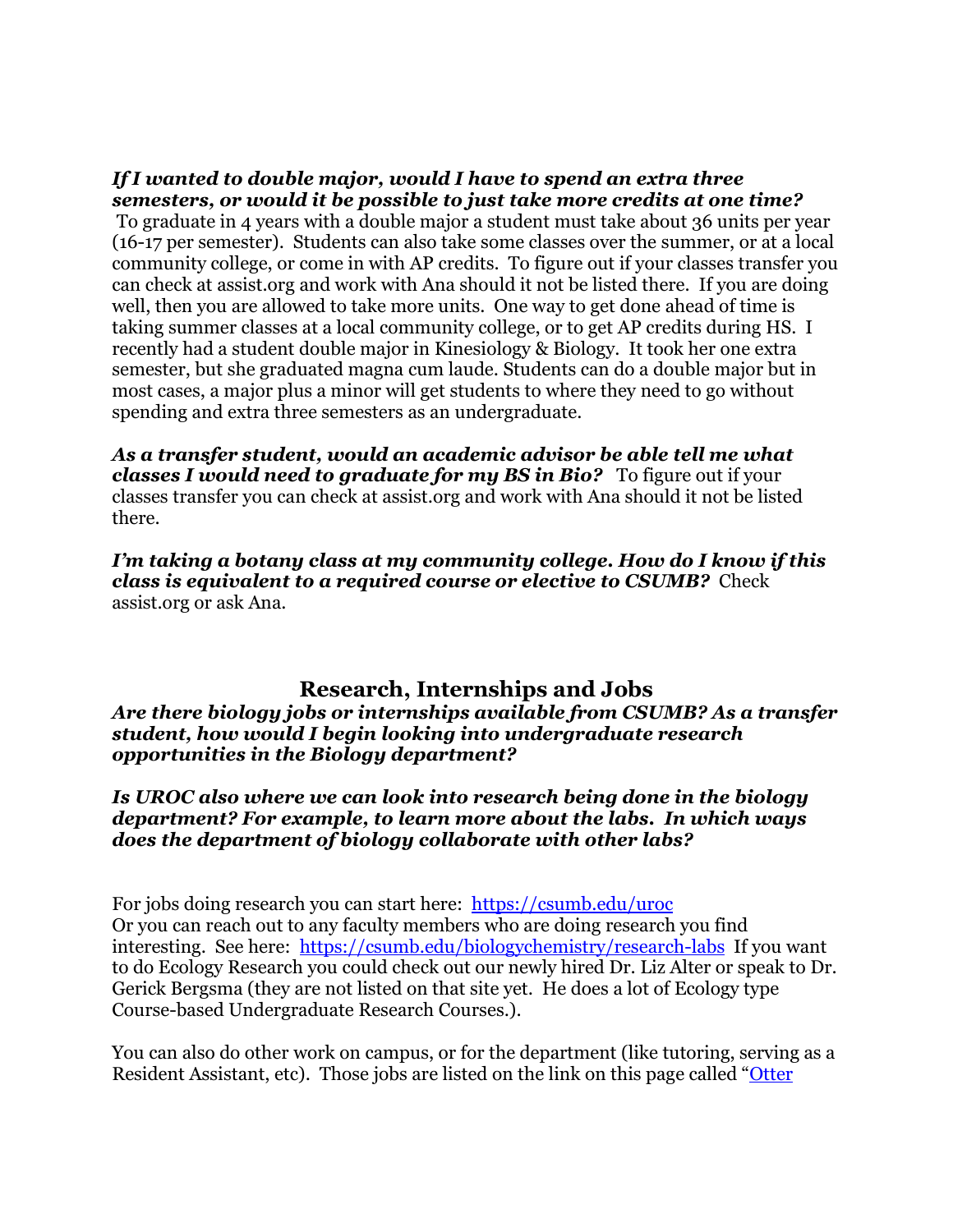

[Jobs"](https://csumb.edu/career/job-listings). You cannot apply for these until after you have your CSUMB email, and so keep that idea for later.

#### *Does research integrated into a college course have the same value on a resume as research outside of class like you describe here?*

Yes. The work can be published. Many students use the research as a capstone project.

#### *Careers After College Do you have NOYCE Scholars in the teacher program?*

One of our faculty members Dr. Corin Slown even has a NOYCE grant right now. If you want to email her to discuss this, then send direct questions to her at cslown@csumb.edu

## *Can I get pre med prerequisites as a Biology Major in the molecular biology concentration?*

Yes. The curriculum matches the entrance requirements for medical school. We even offer a Health Science Service Learning Class specifically for you. There is a local chapter of the American Medical Student Association. If you want to join their email is  $\frac{\text{amsa@csumb.edu}}{\text{at a class}}$  If you are premed we can allow you to Minor in Spanish so that you can help serve the community upon graduation. Our newly offered Masters in Physician Assistant program requires students to become bilingual.

#### *What should you focus more on if you want to be become a vet? Are there pre-vet programs at Cal State Monterey?*

You could either be in the Ecology, Evolution and Organismal or the Molecular Biology Concentrations if you are interested in going into Veterinary Medicine. Not a specific program, but we have a pre-vet student club, and our classes would prepare you for vet school. Near campus we have a site where many service learning students go call Christine Marie Star Riders. It serves disabled students with horse therapy. Students can get large animal handling experience. There is also the Monterey Bay Aquarium, and the SLEWTHS program, an SPCA and other places students intern.

## *What should I focus more on if I want to become a wildlife biologist?*

The Ecology, Evolution and Organismal Biology Concentration is great for this field of work.

#### *Would you recommend a minor if I were to want to go into the parks and rec services?*

The Ecology, Evolution and Organismal Biology Concentration is great for this field of work, and if you teamed it with a Minor in ESTP, or Spanish then you would be a strong candidate.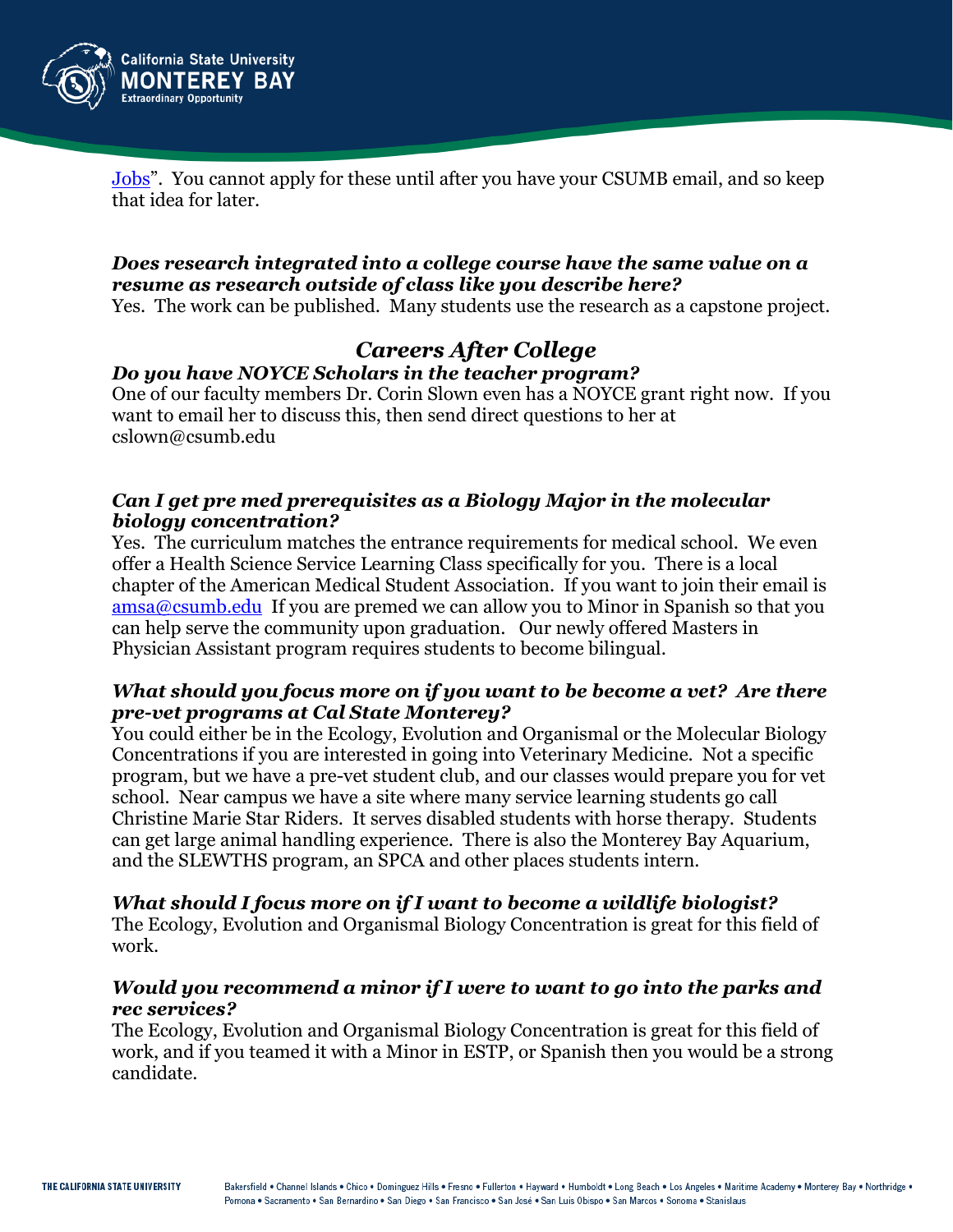#### *If I want to be a forensic pathologist would majoring in biology be a good choice for me?*

Yes. I have had a student do this previously. One of my current students is currently working with the County Coroner as that is her goal. I had a previous student who did an internship with the autopsies of animals at UC Davis for his preparation. You may want to major in BIO and minor in chemistry to go into this.

#### *What branch of biology should I focus on to become a laboratory technologist or biomedical engineer?*

Molecular Biology concentration, or else a Chemistry Minor with one of the other concentrations would suit you well for this career pathway. I have had students go directly to Sakata Seeds, Enza Zaden, Monterey Bay Analytics, and biotech firms in the bay area. I have several students right now who are interns at the County Environmental Health Department helping test for COVID-19.

## *Do you have pictures of the classrooms?*

*This is a Chemistry Lab in Chapman Science Center Room E340*

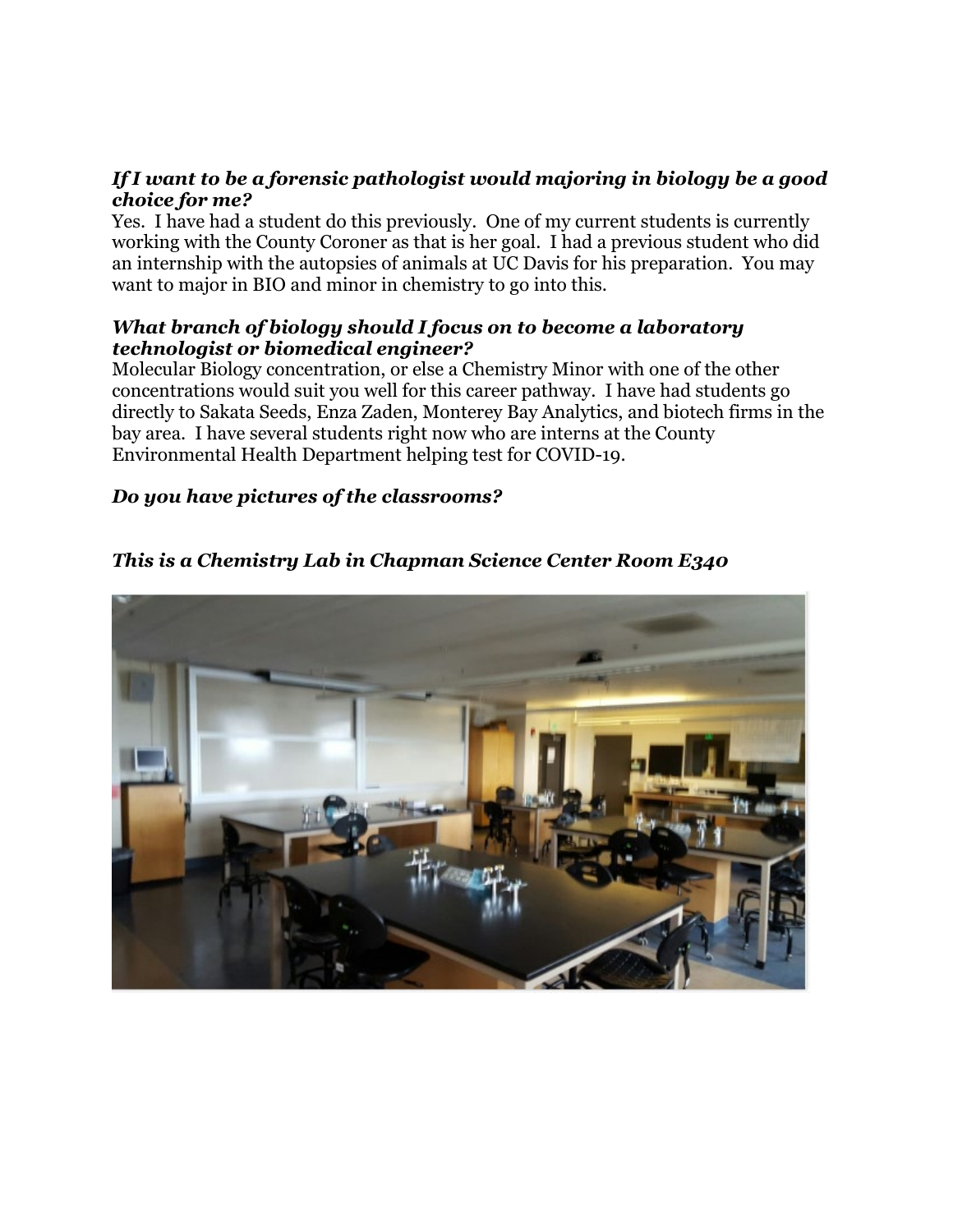

*This is a Physic Laboratory in Chapman Science Center Room E140*



*This is the largest lecture hall on campus it is in the Tanimura and Antle Library Room 1188. This is taken from the back of the room.*

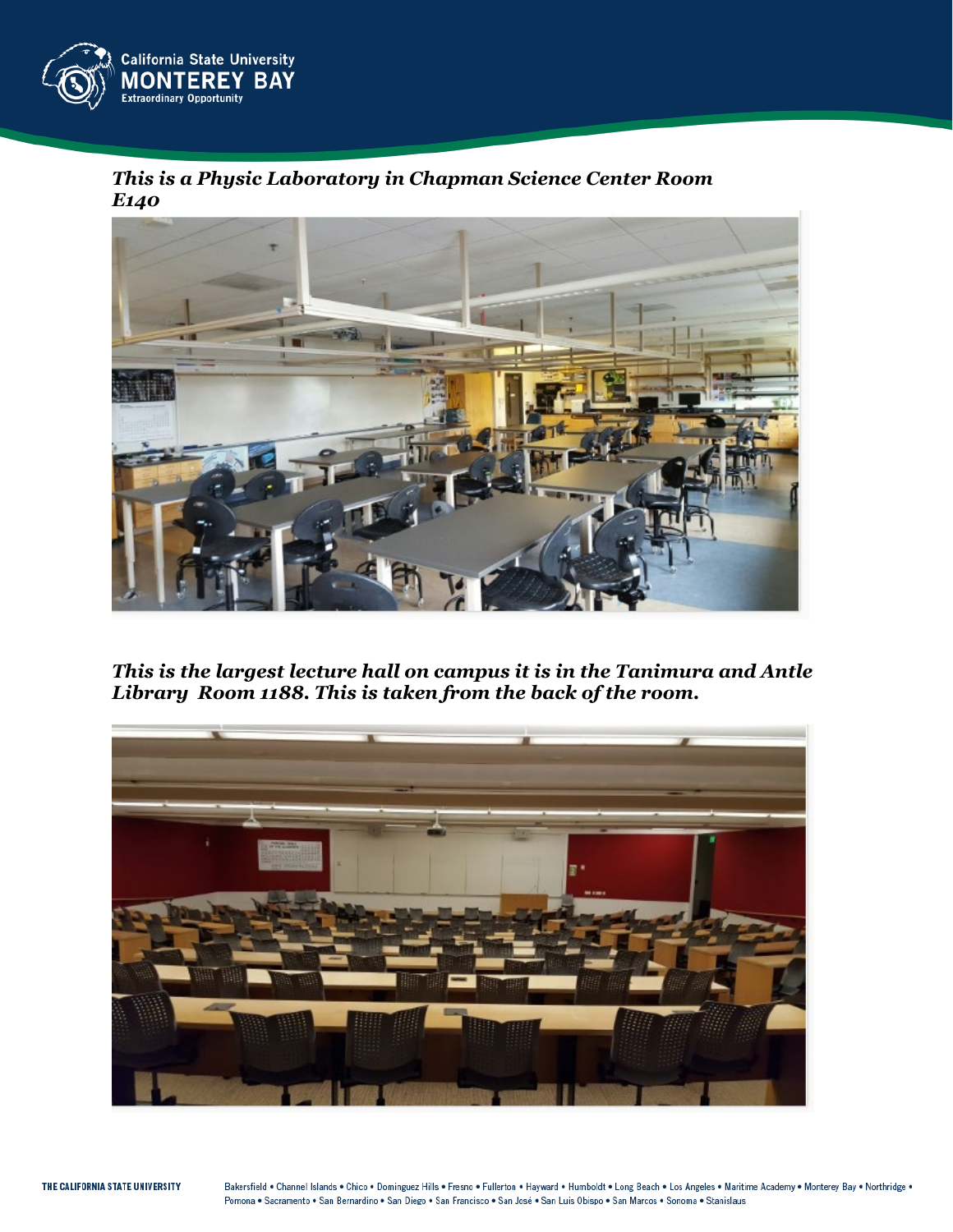*This is in the BIT Building room 223. We have upper division lectures and lower diving discussions in rooms of this size.* 



*This is the second largest lecture hall on campus. It is in BIT 104. This is taken from the back of the room.*

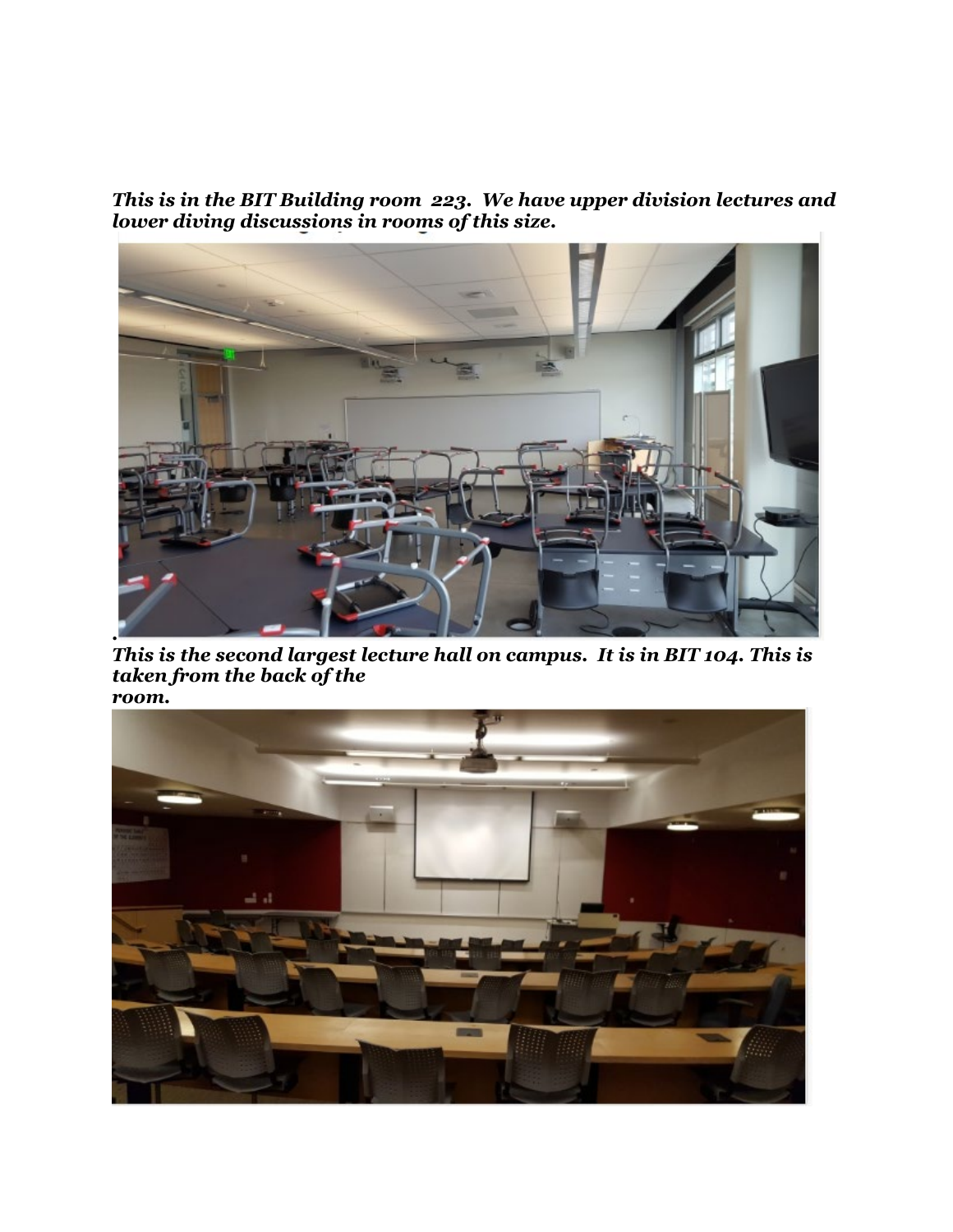

*This room is in Harbor Hall, which is one of the buildings that was remodeled after the Army closed Fort Ord. It has lower division writing classes and upper division lectures.*



# **Minors at CSUMB**

- [Anthropology,](https://catalog.csumb.edu/preview_program.php?catoid=2&poid=221&returnto=105) Minor
- [Biology,](https://catalog.csumb.edu/preview_program.php?catoid=2&poid=314&returnto=105) Minor
- Business [Administration,](https://catalog.csumb.edu/preview_program.php?catoid=2&poid=315&returnto=105) Minor
- [Chemistry,](https://catalog.csumb.edu/preview_program.php?catoid=2&poid=316&returnto=105) Minor
- [Chicanx](https://catalog.csumb.edu/preview_program.php?catoid=2&poid=317&returnto=105) Studies, Minor
- Cinematic Arts & [Technology,](https://catalog.csumb.edu/preview_program.php?catoid=2&poid=318&returnto=105) Minor
- [Communication](https://catalog.csumb.edu/preview_program.php?catoid=2&poid=319&returnto=105) Design, Minor
- [Community](https://catalog.csumb.edu/preview_program.php?catoid=2&poid=320&returnto=105) Health Education, Minor
- [Computer](https://catalog.csumb.edu/preview_program.php?catoid=2&poid=321&returnto=105) Science, Minor
- [Creative](https://catalog.csumb.edu/preview_program.php?catoid=2&poid=322&returnto=105) Writing & Social Action, Minor
- [Education,](https://catalog.csumb.edu/preview_program.php?catoid=2&poid=323&returnto=105) Minor
- [Environmental](https://catalog.csumb.edu/preview_program.php?catoid=2&poid=324&returnto=105) Health Policy, Minor
- [Environmental](https://catalog.csumb.edu/preview_program.php?catoid=2&poid=325&returnto=105) Science, Minor
- [Environmental](https://catalog.csumb.edu/preview_program.php?catoid=2&poid=326&returnto=105) Studies, Minor
- Global [Studies,](https://catalog.csumb.edu/preview_program.php?catoid=2&poid=327&returnto=105) Minor